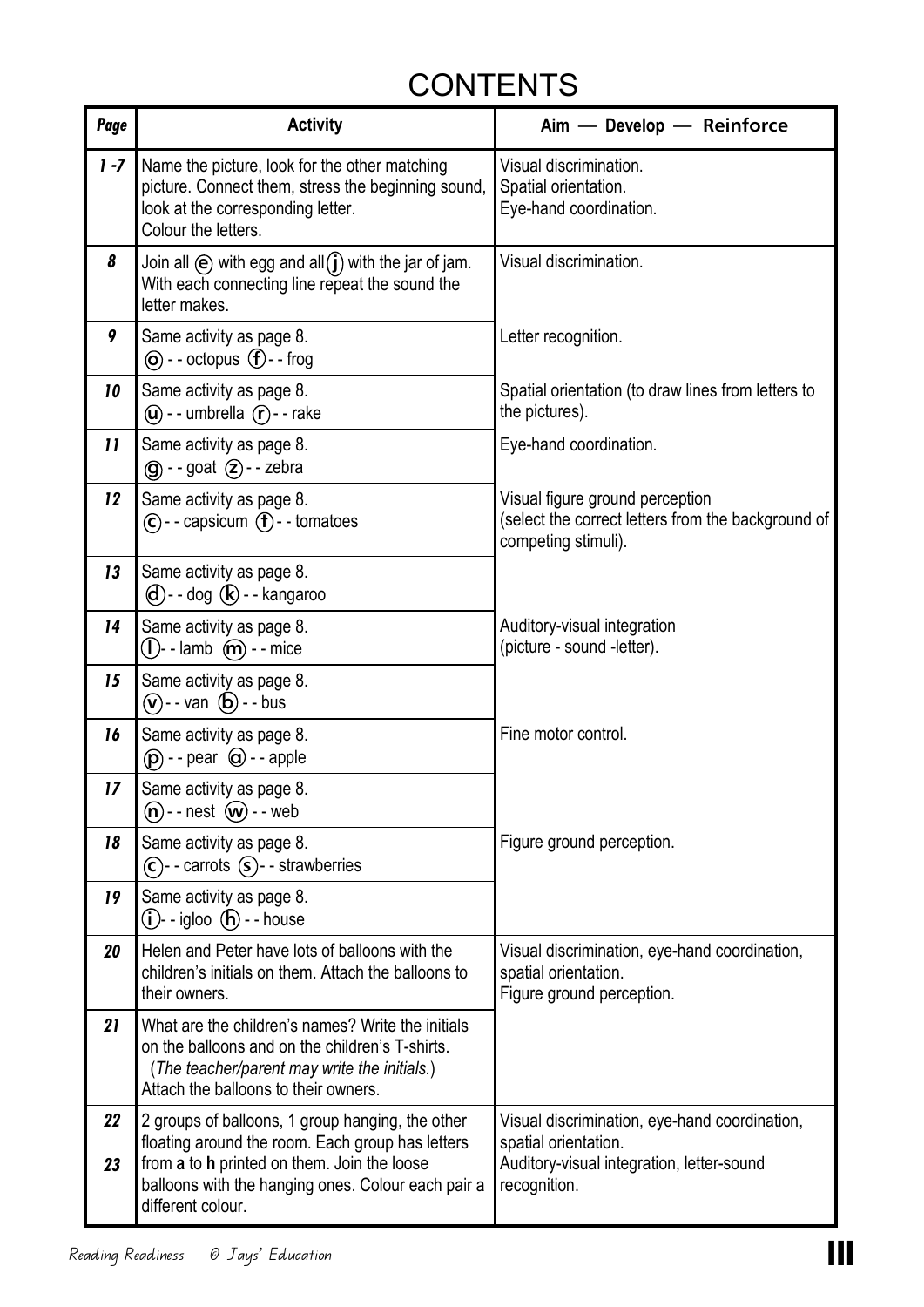| Page           | <b>Activity</b>                                                                                                                                                                                                                                                                    | Aim - Develop - Reinforce                                                                                                      |
|----------------|------------------------------------------------------------------------------------------------------------------------------------------------------------------------------------------------------------------------------------------------------------------------------------|--------------------------------------------------------------------------------------------------------------------------------|
| 24             | Playing ball with a seal. Connect the pairs of balls<br>with the matching letters. Colour the matching<br>pairs.                                                                                                                                                                   | Visual discrimination, eye-hand coordination,<br>visual-verbal connection, letter recognition,<br>auditory-visual integration. |
| 25             | Join the $\mathcal{S}$ with the sandwich, $\mathcal{F}$ with the<br>hamburger, $\odot$ with the cake and $\odot$ with the<br>pizza.                                                                                                                                                | Visual discrimination, spatial orientation, figure<br>ground, letter recognition.                                              |
| 26             | Letter Search. Find and circle letters $\alpha$ g m.<br>Use different colours.                                                                                                                                                                                                     | Picture- word-sound-letter relationship.                                                                                       |
| 27             | Letter Search. Find and circle letters d f e.<br>Use different colours.                                                                                                                                                                                                            | Visual discrimination,                                                                                                         |
| 28             | Letter Search. Find and circle letters <b>b</b> i <b>c</b> .<br>Use different colours.                                                                                                                                                                                             | Visual figure ground perception.                                                                                               |
| 29             | Letter Search. Find and circle letters $\overline{\mathsf{n}}$ k $\overline{\mathsf{h}}$ .<br>Use different colours.                                                                                                                                                               | Fine motor control.                                                                                                            |
| 30             | Letter Search. Find and circle letters $p \mid o$ .<br>Use different colours.                                                                                                                                                                                                      | Auditory-visual integration.                                                                                                   |
| 31             | Letter Search. Find and circle letters v r s.<br>Use different colours.                                                                                                                                                                                                            | Letter-sound recognition.                                                                                                      |
| 32             | Letter Search. Find and circle letters j W V.<br>Use different colours when circling or colouring.                                                                                                                                                                                 |                                                                                                                                |
| 33             | Letter Search. Find and circle letters tuz.<br>Use different colours when circling or colouring.                                                                                                                                                                                   |                                                                                                                                |
| 34             | Letter Search. Find and circle letters q y x.<br>Use different colours when circling or colouring.                                                                                                                                                                                 |                                                                                                                                |
| 35             | Letter Search. Find and circle letters sh ch th.<br>Use different colours when circling or colouring.                                                                                                                                                                              |                                                                                                                                |
| 36             | Top row - picture + words.<br>Middle row - letters (initial sounds).<br>Bottom row - pictures identical to the top row.<br>Look at the picture, the word, beginning letter,<br>beginning sound. Join the picture with the letter in<br>the middle and the matching bottom picture. | Visual discrimination.<br>Figure ground perception.<br>Eye-hand coordination.<br>Auditory-visual integration.                  |
| 41<br>42<br>43 | 12 pictures + words in 2 rows.<br>12 letters in 2 rows.<br>Join each picture with the beginning sound-letter.                                                                                                                                                                      | Visual-verbal integration.<br>Visual discrimination.<br>Figure ground perception.                                              |
| 44 -<br>50     | Join the words with their beginning letters (sounds)<br>and match pictures.                                                                                                                                                                                                        | Eye-hand coordination.<br>Auditory-visual integration.                                                                         |
| 51<br>52       | Join the $(c)$ with the c words and the $\left(\text{ch}\right)$ with<br>the ch words. Join the $(s)$ with the s words and<br>the (sh) with the sh words.                                                                                                                          |                                                                                                                                |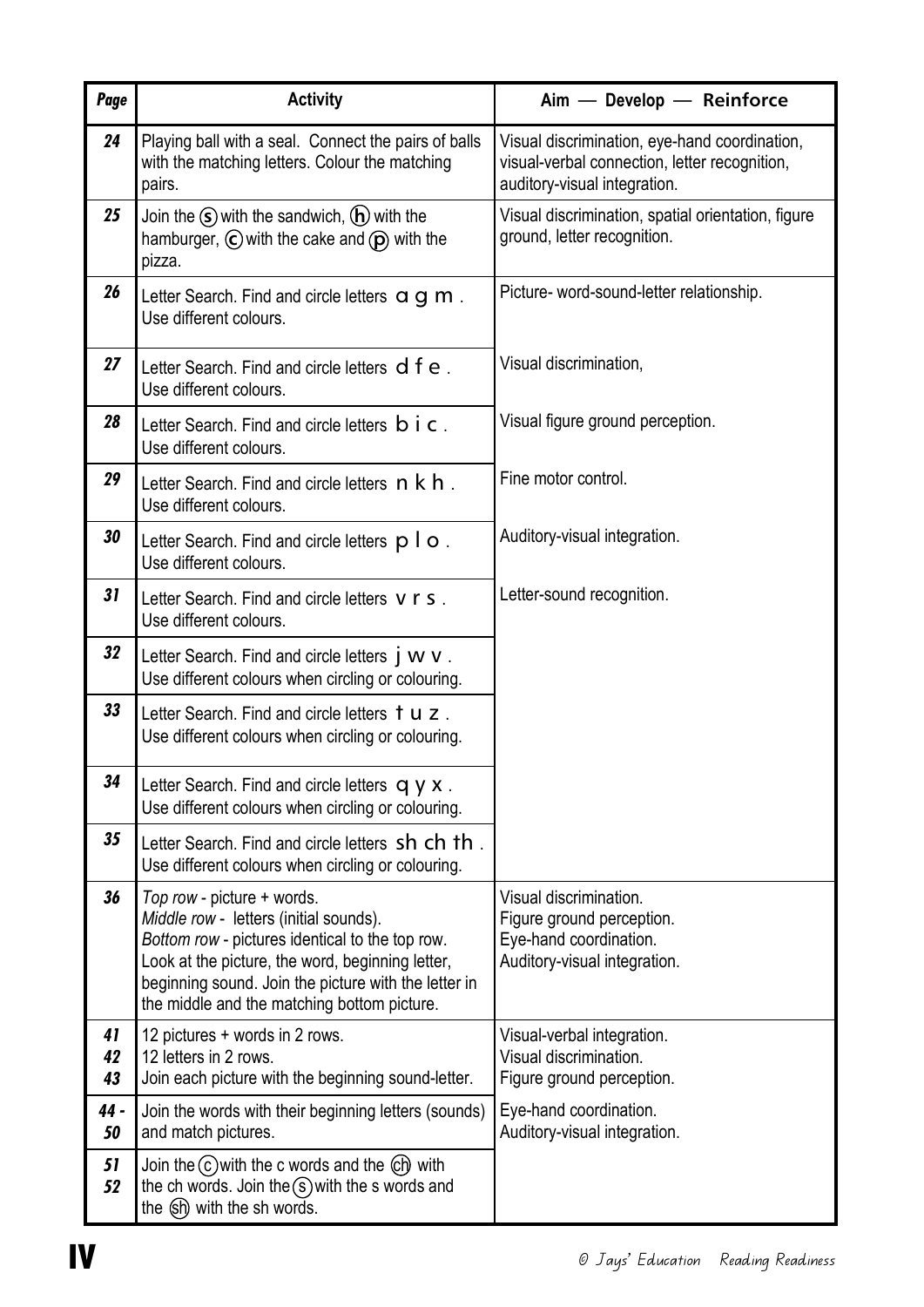